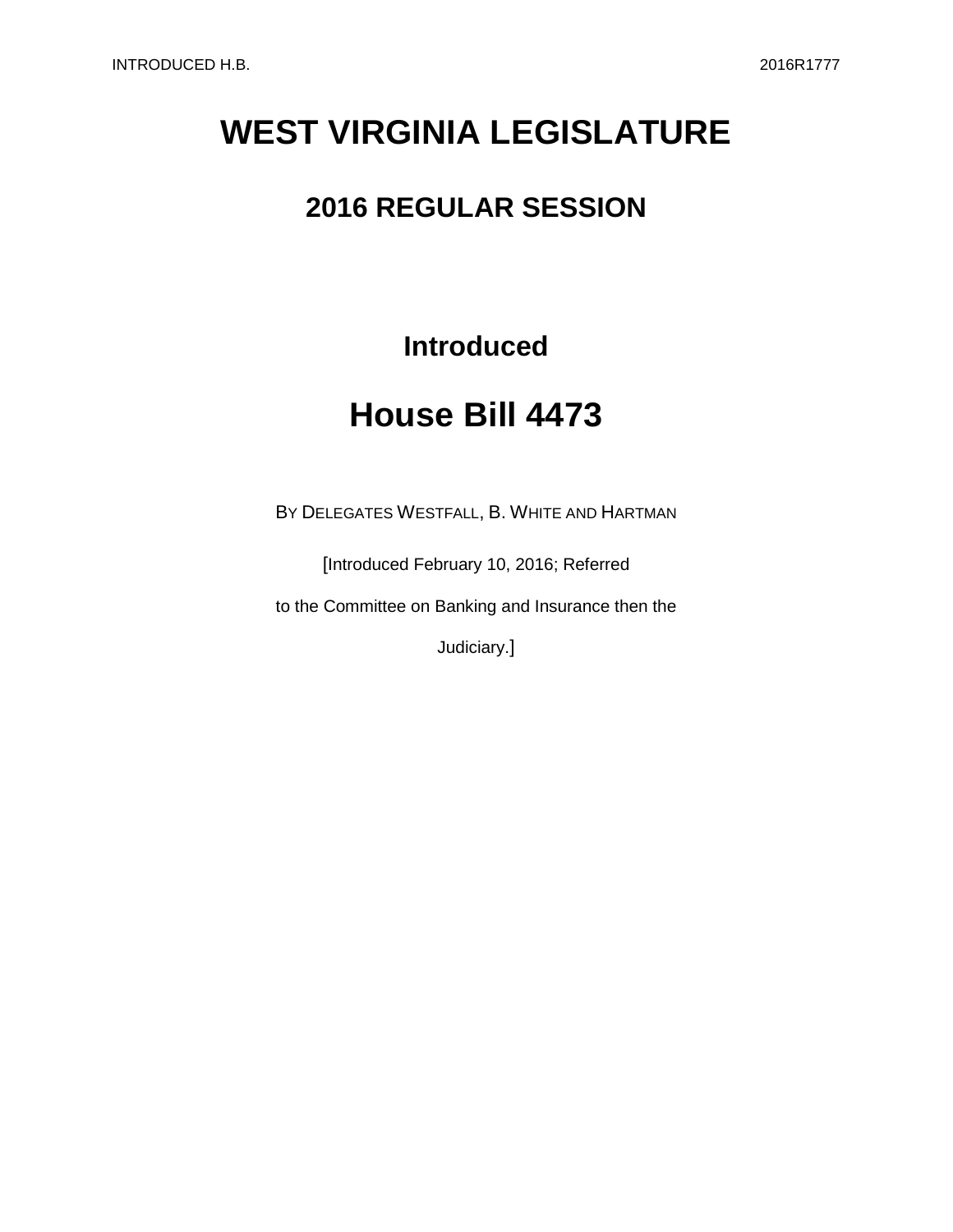A BILL to amend and reenact §36-8-2 of the Code of West Virginia, 1931, as amended, relating to clarifying that when the presumption of abandonment arises with respect to a life insurance policy or annuity payable upon proof of death; clarifying that the obligation to pay does not arise until after a claim is made with the insurer and due proof of death is received by the insurer; clarifying that the proceeds of a life or endowment insurance policy or annuity are presumed abandoned three years after the date of an insured's death; and providing for retroactivity.

*Be it enacted by the Legislature of West Virginia:*

 That §36-8-2 of the Code of West Virginia, 1931, as amended, be amended and enacted to read as follows:

## **ARTICLE 8. UNIFORM UNCLAIMED PROPERTY ACT.**

### **§36-8-2. Presumptions of abandonment.**

 (a) Property is presumed abandoned if it is unclaimed by the apparent owner during the time set forth below for the particular property:

(1) Traveler's check, fifteen years after issuance;

 (3) Stock or other equity interest in a business association or financial organization, including a security entitlement under article eight of the uniform commercial code, five years after the earlier of: (i) The date of the most recent dividend, stock split or other distribution unclaimed by the apparent owner; or (ii) the date of the second mailing of a statement of account or other notification or communication that was returned as undeliverable or after the holder discontinued mailings, notifications or communications to the apparent owner;

 (4) Debt of a business association or financial organization, other than a bearer bond or an original issue discount bond, five years after the date of the most recent interest payment unclaimed by the apparent owner;

(5) A noninterest bearing demand, savings or time deposit, including a deposit that is

(2) Money order, seven years after issuance;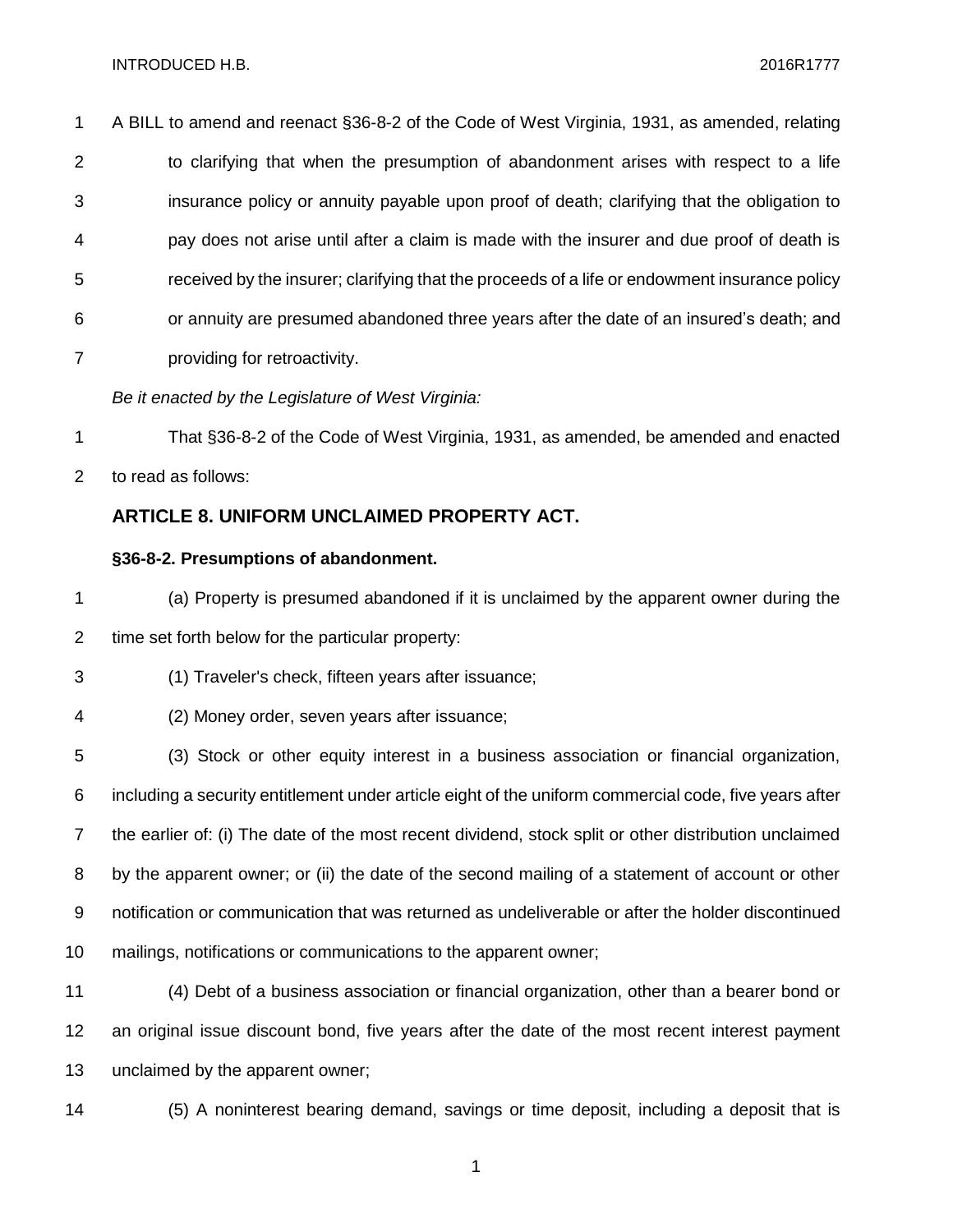automatically renewable, five years after the earlier of maturity or the date of the last indication by the owner of interest in the property; an interest bearing demand, savings or time deposit including a deposit that is automatically renewable, seven years after the earlier of maturity or the date of the last indication by the owner of interest in the property. A deposit that is automatically renewable is deemed matured for purposes of this section upon its initial date of maturity, unless the owner has consented to a renewal at or about the time of the renewal and the consent is in writing or is evidenced by a memorandum or other record on file with the holder;

 (6) Money or credits owed to a customer as a result of a retail business transaction, three years after the obligation accrued;

 (7) Gift certificate, three years after December 31, of the year in which the certificate was sold, but if redeemable in merchandise only, the amount abandoned is deemed to be sixty percent of the certificate's face value;

 (8) Amount owed by an insurer on a life or endowment insurance policy or an annuity that has matured or terminated, three years after the obligation to pay arose or, in the case of a policy or annuity payable upon proof of death, three years after the insured has attained, or would have attained if living, the limiting age under the mortality table on which the reserve is based;

 (9) Property distributable by a business association or financial organization in a course of dissolution, one year after the property becomes distributable;

 (10) Property received by a court as proceeds of a class action, and not distributed pursuant to the judgment, one year after the distribution date;

 (11) Property held by a court, government, governmental subdivision, agency or instrumentality, one year after the property becomes distributable;

 (12) Wages or other compensation for personal services, one year after the compensation becomes payable;

 (13) Deposit or refund owed to a subscriber by a utility, two years after the deposit or refund becomes payable;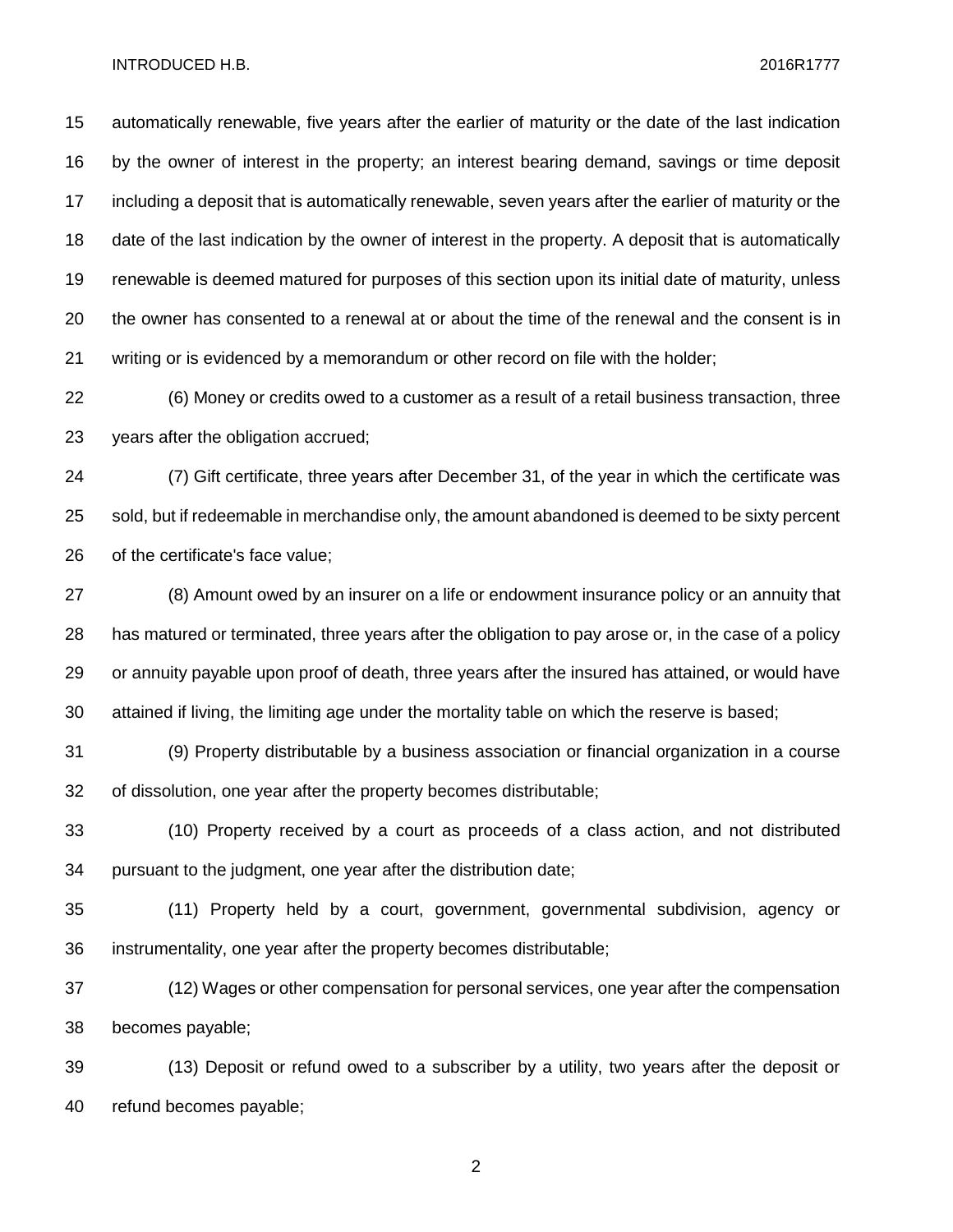(14) Property in an individual retirement account, defined benefit plan or other account or plan that is qualified for tax deferral under the income tax laws of the United States, three years after the earliest of the date of the distribution or attempted distribution of the property, the date of the required distribution as stated in the plan or trust agreement governing the plan, or the date, if determinable by the holder, specified in the income tax laws of the United States by which distribution of the property must begin in order to avoid a tax penalty;

 (15) Warrants for payment issued by the State of West Virginia which have not been presented for payment, within six months of the date of issuance;

 (16) All funds held by a fiduciary, including the state Municipal Bond Commission, for the payment of a note, bond, debenture or other evidence or indebtedness, five years after the principal maturity date, or if such note, bond, debenture or evidence of indebtedness is called for redemption on an earlier date, then the redemption date, such premium or redemption date to also be applicable to all interest and premium, if any, attributable to such note, bond, debenture or other evidence of indebtedness; and

 (17) All other property, five years after the owner's right to demand the property or after the obligation to pay or distribute the property arises, whichever first occurs.

 (b) At the time that an interest is presumed abandoned under subsection (a) of this section, any other property right accrued or accruing to the owner as a result of the interest, and not previously presumed abandoned, is also presumed abandoned.

 (c) Property is unclaimed if, for the applicable period set forth in subsection (a) of this section, the apparent owner has not communicated in writing or by other means reflected in a contemporaneous record prepared by or on behalf of the holder, with the holder concerning the property or the account in which the property is held, and has not otherwise indicated an interest in the property. A communication with an owner by a person other than the holder or its representative who has not in writing identified the property to the owner is not an indication of interest in the property by the owner.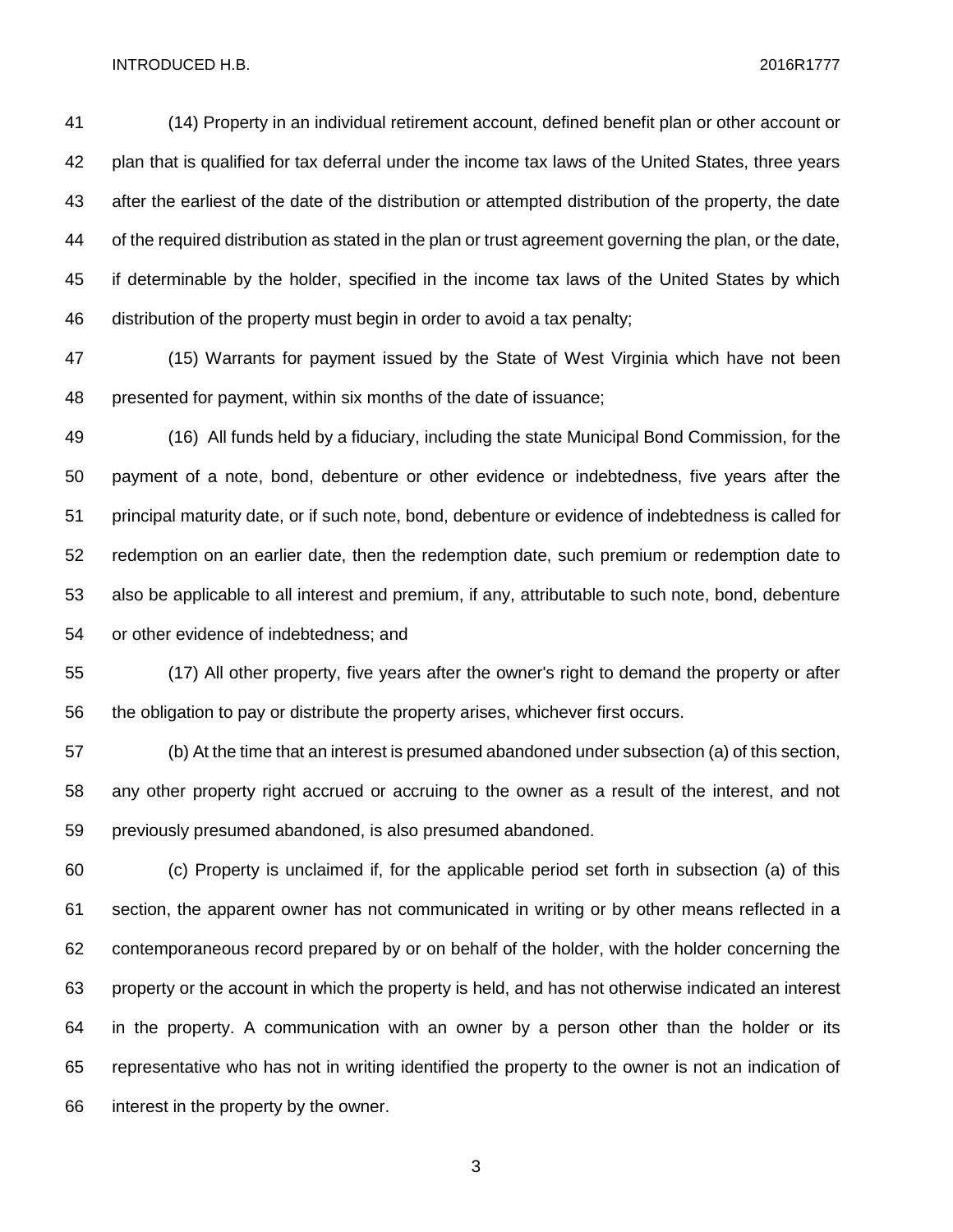(d) An indication of an owner's interest in property includes:

 (1) The presentment of a check or other instrument of payment of a dividend or other distribution made with respect to an account or underlying stock or other interest in a business association or financial organization or, in the case of a distribution made by electronic or similar means, evidence that the distribution has been received;

 (2) Owner-directed activity in the account in which the property is held, including a direction by the owner to increase, decrease or change the amount or type of property held in the account;

(3) The making of a deposit to or withdrawal from a bank account; and

 (4) The payment of a premium with respect to a property interest in an insurance policy; but the application of an automatic premium loan provision or other nonforfeiture provision contained in an insurance policy does not prevent a policy from maturing or terminating if the insured has died or the insured or the beneficiary of the policy has otherwise become entitled to the proceeds before the depletion of the cash surrender value of a policy by the application of those provisions.

 (e) Property is payable or distributable for purposes of this article notwithstanding the owner's failure to make demand or present an instrument or document otherwise required to obtain payment.

 (f) Notwithstanding subsection (e) of this section and any other provision of this article: (1) For purposes of subdivision (8), subsection (a) of this section in the case of a life or

 endowment insurance policy or an annuity payable upon proof of death, the obligation to pay does 87 not arise until after a claim is made with the insurer and due proof of death is received by the insurer; and

 (2) Under circumstances where an insurer has not received both a claim and due proof of death, subdivision (8), subsection (a) of this section was never intended to mean and may not be interpreted to mean that the proceeds of a life or endowment insurance policy or annuity become presumed abandoned three years after the date of the insured's death. Rather, as stated in that